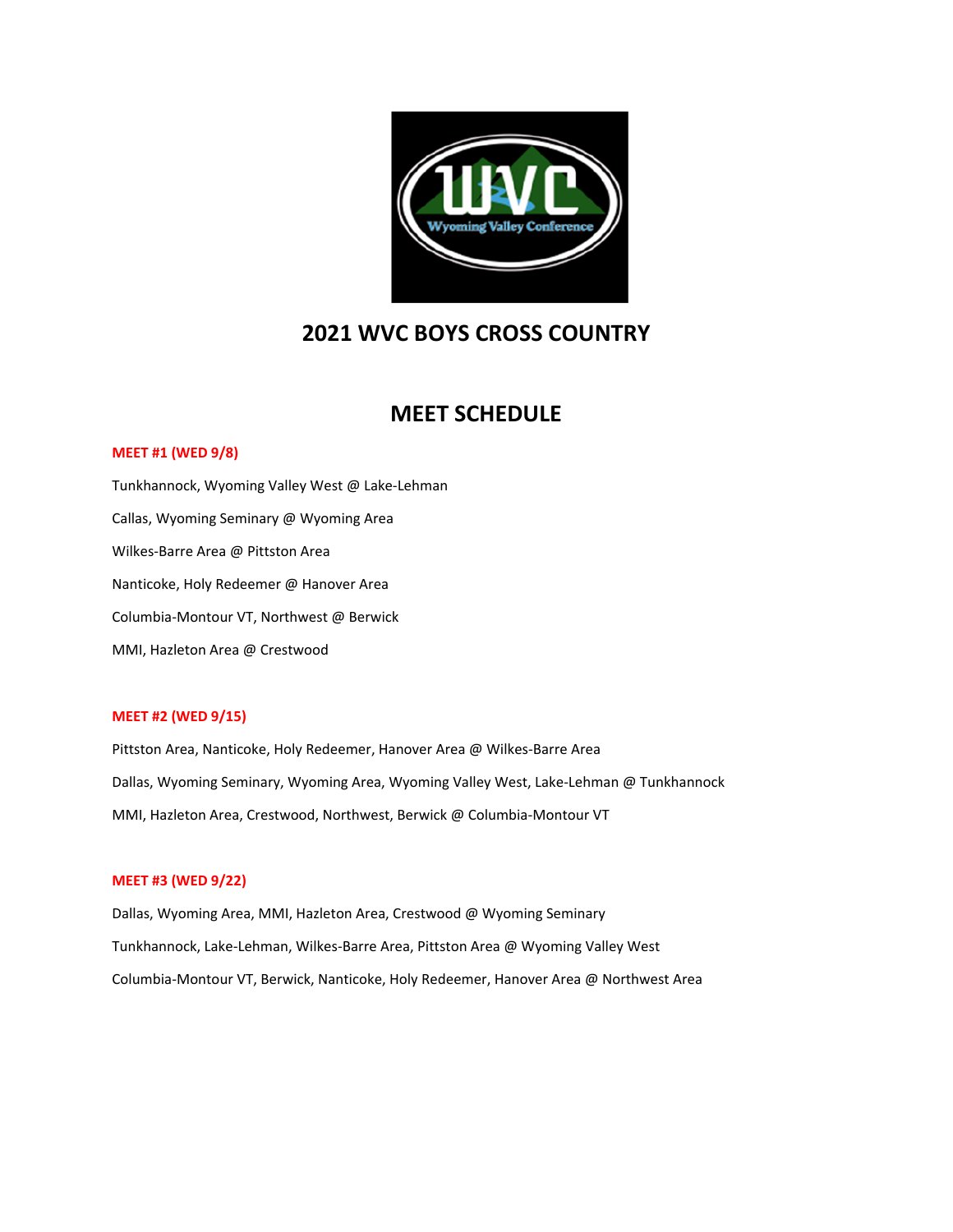#### **MEET #4 (WED 9/29)**

Wyoming Seminary, Wyoming Area, Columbia-Montour VT, Northwest, Berwick @ Dallas Nanticoke, Hanover Area, Wyoming Valley West, Lake-Lehman, Tunkhannock @ Holy Redeemer Hazleton Area, Crestwood, Pittston Area, Wilkes-Barre Area @ MMI

#### **MEET #5 (WED 10/6)**

Dallas, Wyoming Area, Wyoming Seminary, Hanover Area, Holy Redeemer @ Nanticoke Pittston Area, Berwick, Columbia‐Montour VT, Northwest @ Wilkes‐Barre Area Tunkhannock, Wyoming Valley West, MMI, Hazleton Area, Crestwood @ Lake‐Lehman

#### **MEET #6 (WED 10/13)**

Hanover Area, Holy Redeemer, Nanticoke, MMI, Crestwood @ Hazleton Area Pittston Area, Wilkes-Barre Area, Dallas, Wyoming Seminary @ Wyoming Area Northwest, Columbia‐Montour VT, Tunkhannock, Lake‐Lehman, Wyoming Valley West @ Berwick

#### **POST SEASON SCHEDULES –**

Wednesday, October 20, 2021 – Wyoming Valley Conference Coaches League Meet @ Wyoming Country Fairgrounds

Wednesday, October 27, 2021 – PIAA District II Championships @ Wyoming Country Fairgrounds Saturday, November 6, 2021 – PIAA State Championships @ Parkview CC Course Hershey, Pa.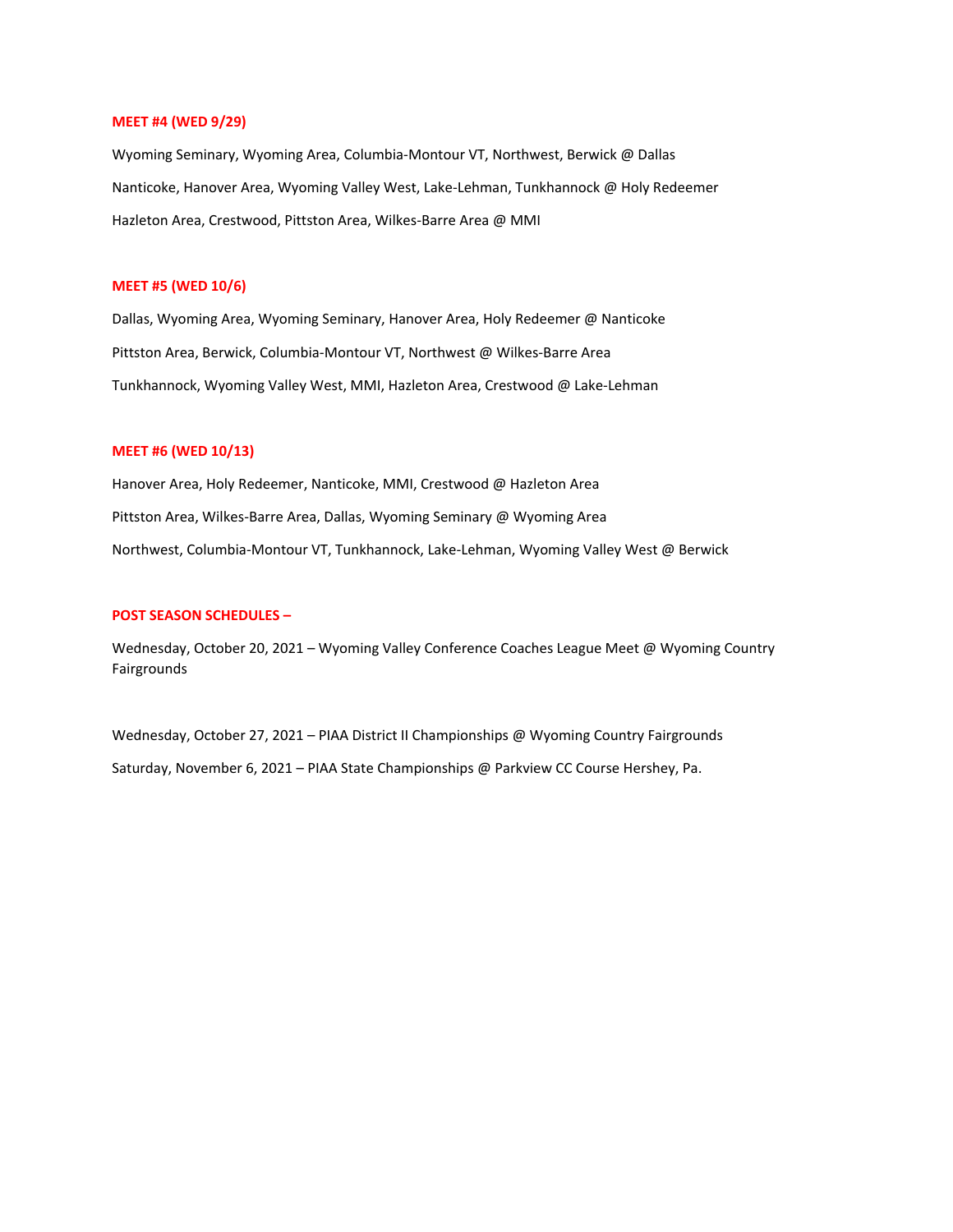## **WVC BOYS RESULTS**

| <b>TUN</b> | LL        | <b>WVW</b> | <b>WA</b> | <b>DAL</b> | <b>SEM</b> | <b>WBA</b> | <b>PIT</b> |
|------------|-----------|------------|-----------|------------|------------|------------|------------|
|            | 16-43     | $26 - 29$  | 21-38     | $17 - 42$  | 24-37      | 15-50      | 15-50      |
| 16-43      |           | 15-42      | 17-46     | $27 - 28$  | 19-42      | 15-50      | 18-45      |
| 26-29      | 15-42     |            | 21-38     | $17 - 43$  | 23-38      | 15-50      | 20-42      |
| 21-38      | 17-46     | 21-38      |           | 18-43      | 23-32      | 15-46      | 21-36      |
| 17-42      | $27 - 28$ | 17-43      | 18-43     |            | 20-43      | 15-50      | 18-45      |
| 24-37      | 19-42     | 23-38      | 23-32     | 20-43      |            | 17-45      | 25-32      |
| 15-50      | 15-50     | 15-50      | 15-46     | 15-50      | 17-45      |            | $11 - 26$  |
| 15-50      | 18-45     | 20-42      | 21-36     | 18-45      | 25-32      | 11-26      |            |
| 16-43      | 15-50     | 16-43      | 19-44     | 15-50      | 18-41      | 12-23      | $15 - 21$  |
| 16-43      | 27-29     | 15-48      | 17-46     | 25-31      | 17-45      | 15-45      | 21-36      |
| 20-35      | 22-33     | 20-35      | 15-49     | 26-29      | 20-43      | 15-50      | 18-45      |
| 15-50      | 15-50     | 15-50      | 17-38     | 15-50      | 15-49      | 12-24      | $10 - 26$  |
| 23-37      | 19-43     | 23-37      | 22-33     | 22-39      | 27-30      | 21-34      | 23-34      |
| 27-32      | 15-48     | 24-35      | $27 - 28$ | 15-47      | 26-29      | 16-43      | 26-32      |
| 20-43      | 19-44     | $20 - 43$  | 16-28     | 15-28      | 23-28      | <b>NC</b>  | 21-34      |
| 17-42      | 25-30     | 19-36      | 17-45     | 20-35      | 17-46      | 15-50      | 18-44      |
| 15-50      | 15-50     | $16 - 43$  | 15-50     | 15-50      | 15-50      | 10-26      | 15-50      |
|            |           |            |           |            |            |            |            |

**READ ACROSS THE COLUMN FOR YOUR TEAM'S RESULTS. WINS ARE IN BLACK, LOSSES IN RED.**